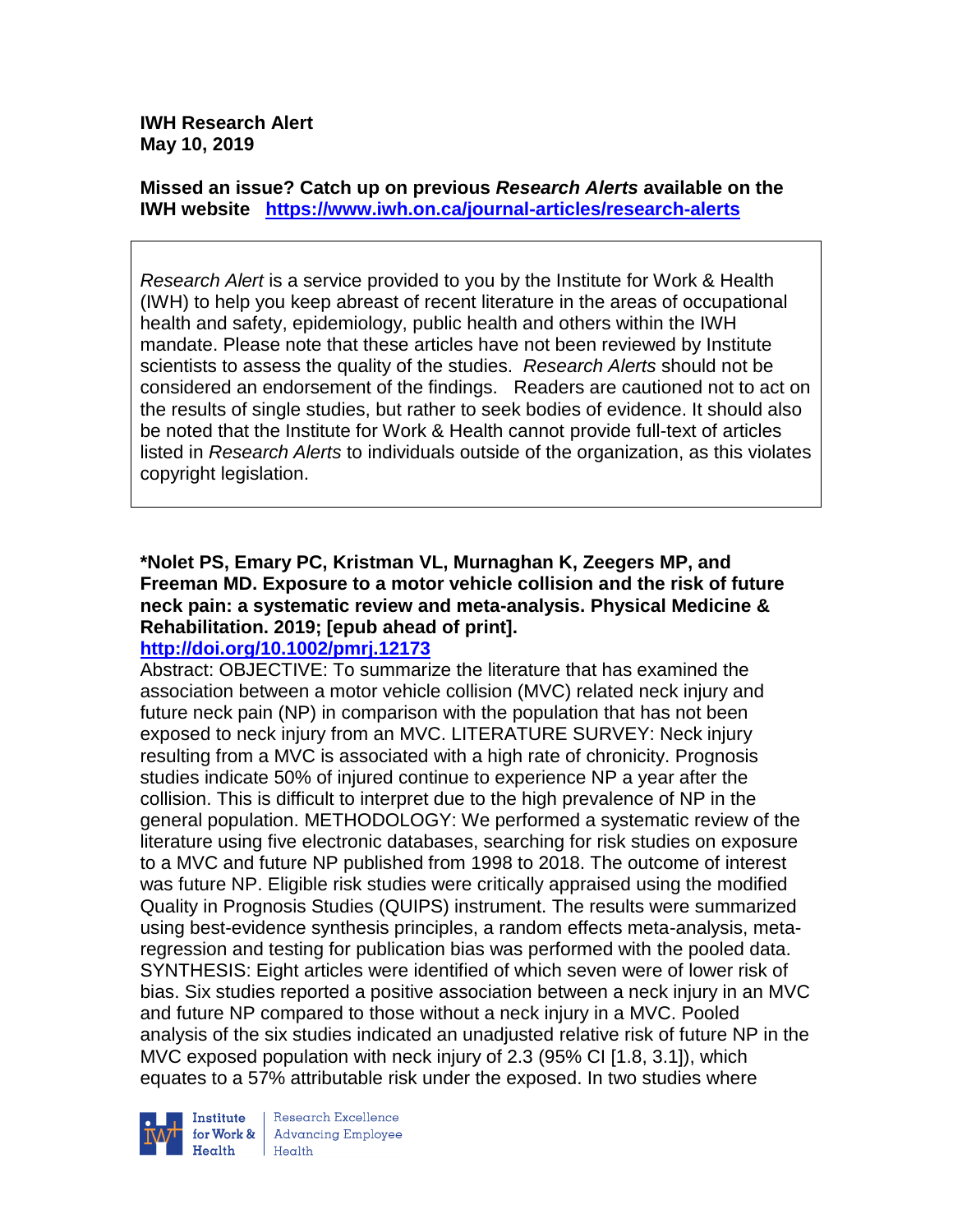exposed subjects were either not injured or injury status was unknown, there was no increased risk of future NP. CONCLUSIONS: There was a consistent positive association among studies that have examined the association between MVCrelated neck injury and future NP. These findings are of potential interest to clinicians, insurers, patients, governmental agencies, and the courts

#### **Anusiewicz CV, Shirey MR, and Patrician PA. Workplace Bullying and Newly Licensed Registered Nurses: An Evolutionary Concept Analysis. Workplace Health & Safety. 2019; 67(5):250-261. <http://doi.org/10.1177/2165079919827046>**

Abstract: Workplace bullying (WPB) among nurses, especially newly licensed registered nurses (NLRNs), negatively affects nurse, patient, and organizational outcomes. Despite empirical evidence addressing the prevalence and impact of WPB, the behavior continues to persist within nursing work environments. Increased conceptual clarity of WPB is needed for interventions to be developed, executed, and evaluated. The purposes of this concept analysis, in which we used Rodgers' evolutionary method, were to obtain a clearer understanding of WPB, to differentiate the concept from other forms of workplace violence, and to describe a definition of WPB consistently used in the literature. Three attributes specific to WPB included negative behaviors directed toward an individual who perceives themselves to be a target, a time frame of experiencing these negative behaviors (e.g., daily or weekly) for a prolonged period (e.g., several weeks), and the inclusion of a power gradient or hierarchy between the bully and target. Antecedents identified for WPB included a scarcity of resources and poor leadership and management. Consequences associated with WPB included adverse nurse, patient, and health care organizational outcomes. WPB was conceptually defined as any negative behavior, exhibited by a nurse of either perceived or actual power, that was repeatedly (i.e., daily or weekly) and persistently directed toward NLRNs who have difficulty defending themselves against the behavior. Implications for researchers, health care organizations, nurse leaders, and nurses are included

# **Aronsson V, Toivanen S, Leineweber C, and Nyberg A. Can a poor psychosocial work environment and insufficient organizational resources explain the higher risk of ill-health and sickness absence in human service occupations? Evidence from a Swedish national cohort. Scandinavian Journal of Public Health. 2019; 47(3):310-317.**

## **<http://doi.org/10.1177/1403494818812638>**

Abstract: AIM: The aim of this study was to investigate differences in burnout, self-rated health (SRH) and sickness absence between human service occupations (HSOs) and other occupations, and whether they can be attributed to differences in psychosocial work environment and organizational resources. METHODS: Data were derived from the Swedish Longitudinal Occupational Survey of Health, an approximately representative sample of the Swedish working population ( $n = 4408$ ). Employment in HSOs, psychosocial work



Research Excellence for Work & Advancing Employee  $H_{\text{eath}}$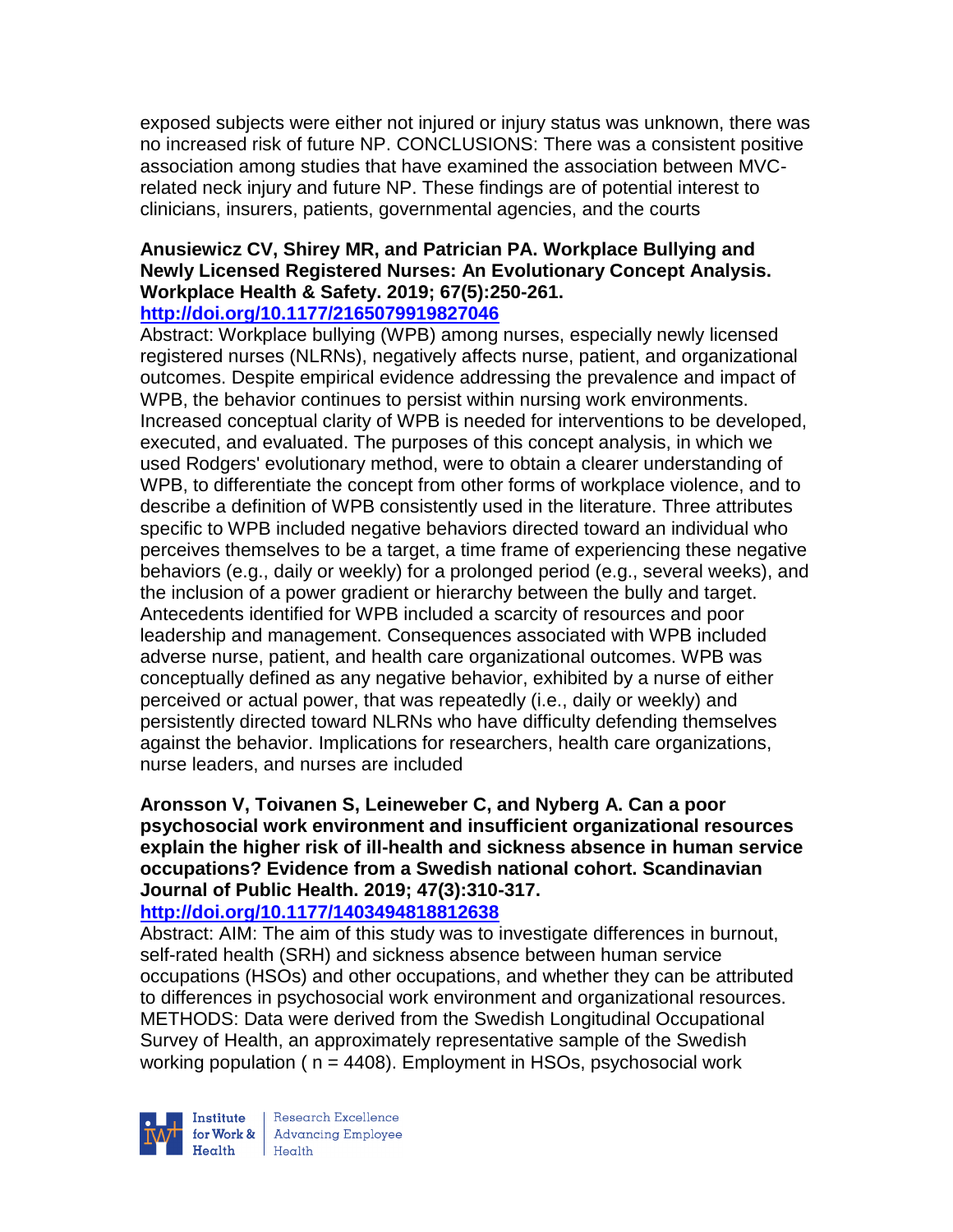environment and organizational resources in 2012 predicted relative risks of sickness absence, burnout and suboptimal SRH in 2014 using modified Poisson regressions. The psychosocial work factors' and organizational resource variables' relative importance were estimated by adding them to the models one by one, and with population attributable fractions (PAFs). RESULTS: Employment in HSOs was associated with a higher risk of sickness absence and the risk was explained by psychosocial and organizational factors, particularly high emotional demands, low work-time control and exposure to workplace violence. Employment in HSOs was not associated with burnout after sociodemographic factors were adjusted for, and furthermore not with SRH. A lower risk of suboptimal SRH was found in HSOs than in other occupations with equivalent psychosocial work environment and organizational resources. PAFs indicated that psychosocial work environment and organizational resource improvements could lead to morbidity reductions for all outcomes; emotional demands were more important in HSOs. CONCLUSIONS: HSOs had higher risks of sickness absence and burnout than other occupations. The most important work factors to address were high emotional demands, low work-time control, and exposure to workplace violence

# **Bradley C, Brennan J, and Wagner B. Workplace injury rates and firm-level turnover in Montana's oil and gas industry. American Journal of Industrial Medicine. 2019; [epub ahead of print].**

## **<http://doi.org/10.1002/ajim.22983>**

Abstract: BACKGROUND: Do workers follow their self-interest by minimizing injury risk in their employment decision? If so, employers could use injury reduction as a recruitment and retention strategy. This study explores whether injury incidence is associated with turnover in Montana's Oil and Gas industry. METHODS: A panel data set of Unemployment Insurance and Workers' Compensation administrative records from 2010 to 2015 was used to model the relationship between turnover and injury claim rates at the firm level. RESULTS: Total turnover and injury rates were found to be positively related while injury rates and separation rates had no such association. Quarters in which the employer experienced a severe injury had a 3.3 percentage point increase in separation rates. DISCUSSION: The findings suggest that injured workers contribute to increased turnover, but coworker turnover does not increase with increased injury rates in the firm. Secondary findings suggest a relationship between recent hires and increased injury rates, although further investigation is required

## **Douglas T and Van den Borre L. Asbestos neglect: why asbestos exposure deserves greater policy attention. Health Policy. 2019; 123(5):516-519. <http://doi.org/10.1016/j.healthpol.2019.02.001>**

Abstract: While many public health threats are now widely appreciated by the public, the risks from asbestos exposure remain poorly understood, even in highrisk groups. This article makes the case that asbestos exposure is an important,



Research Excellence **Institute** Research Excellence<br> **For Work &**<br>
Morth Harlth Harlth  $H_{\text{eath}}$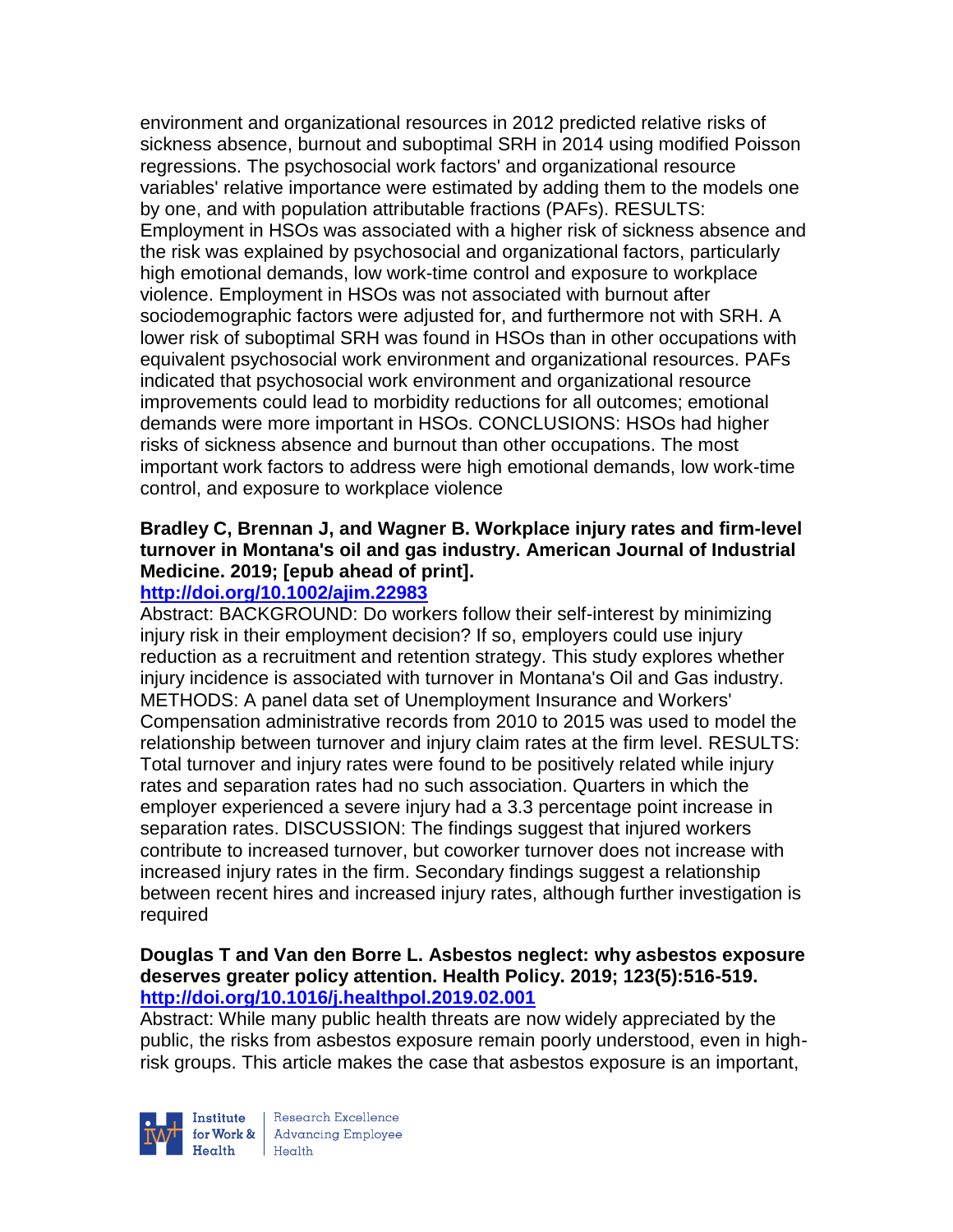ongoing global health threat, and argues for greater policy efforts to raise awareness of this threat. It also proposes the extension of asbestos bans to developing countries and increased public subsidies for asbestos testing and abatement

### **Felknor SA, Schulte PA, Schnorr TM, Pana-Cryan R, and Howard J. Burden, need and impact: an evidence-based method to identify worker safety and health research priorities. Annals of Work Exposures and Health. 2019; 63(4):375-385.**

## **<http://doi.org/10.1093/annweh/wxz011>**

Abstract: The importance of research and recommendations to address workforce safety and health derives from the continuing toll from worker fatalities, injuries, and illnesses. Estimates of the societal cost of work-related fatalities, injuries, and illnesses range up to \$2.2 trillion in the USA from 2007 to 2015, which may be an underestimate of total societal costs. The ongoing changes in the nature of work, the workforce, and the workplace in the USA challenge old paradigms of worker safety and health research and require new decision criteria that are more solution oriented than observational and that result in interventions that can be readily applied to new occupational hazards and exposures. As public funding for science research programs becomes more constrained, and the demand for increased accountability of government spending grows, the need to demonstrate the impact or return on taxpayers' investment becomes a necessity for research agencies. The National Institute for Occupational Safety and Health has developed an evidence-based method that uses the criteria of 'burden', 'need', and 'impact' to identify research priorities and aid in the evaluation of the taxpayers' investment in research. This approach, named the BNI method, may be useful to other public and private sector research agencies or entities that need a systematic way to set research priorities and allocate increasingly scarce resources for research while ensuring the maximal return on investment

#### **Gemes K, Frumento P, Almondo G, Bottai M, Holm J, Alexanderson K, et al. A prediction model for duration of sickness absence due to stress-related disorders. Journal of Affective Disorders. 2019; 250:9-15. <http://doi.org/10.1016/j.jad.2019.01.045>**

Abstract: BACKGROUND: Stress-related disorders are leading causes of longterm sickness absence (SA) and there is a great need for decision support tools to identify patients with a high risk for long-term SA due to them. AIMS: To develop a clinically implementable prediction model for the duration of SA due to stress-related disorders. METHODS: All new SA spells with F43 diagnosis code lasting >14 days and initiated between 2010-01-01 and 2012-06-30 were identified through data from the Social Insurance Agency. Information on baseline predictors was linked on individual level from other nationwide registers. Piecewise-constant hazard regression was used to predict the duration of the SA. Split-sample validation was used to develop and validate the model, and c-



Research Excellence for Work & | Advancing Employee  $H_{\text{eath}}$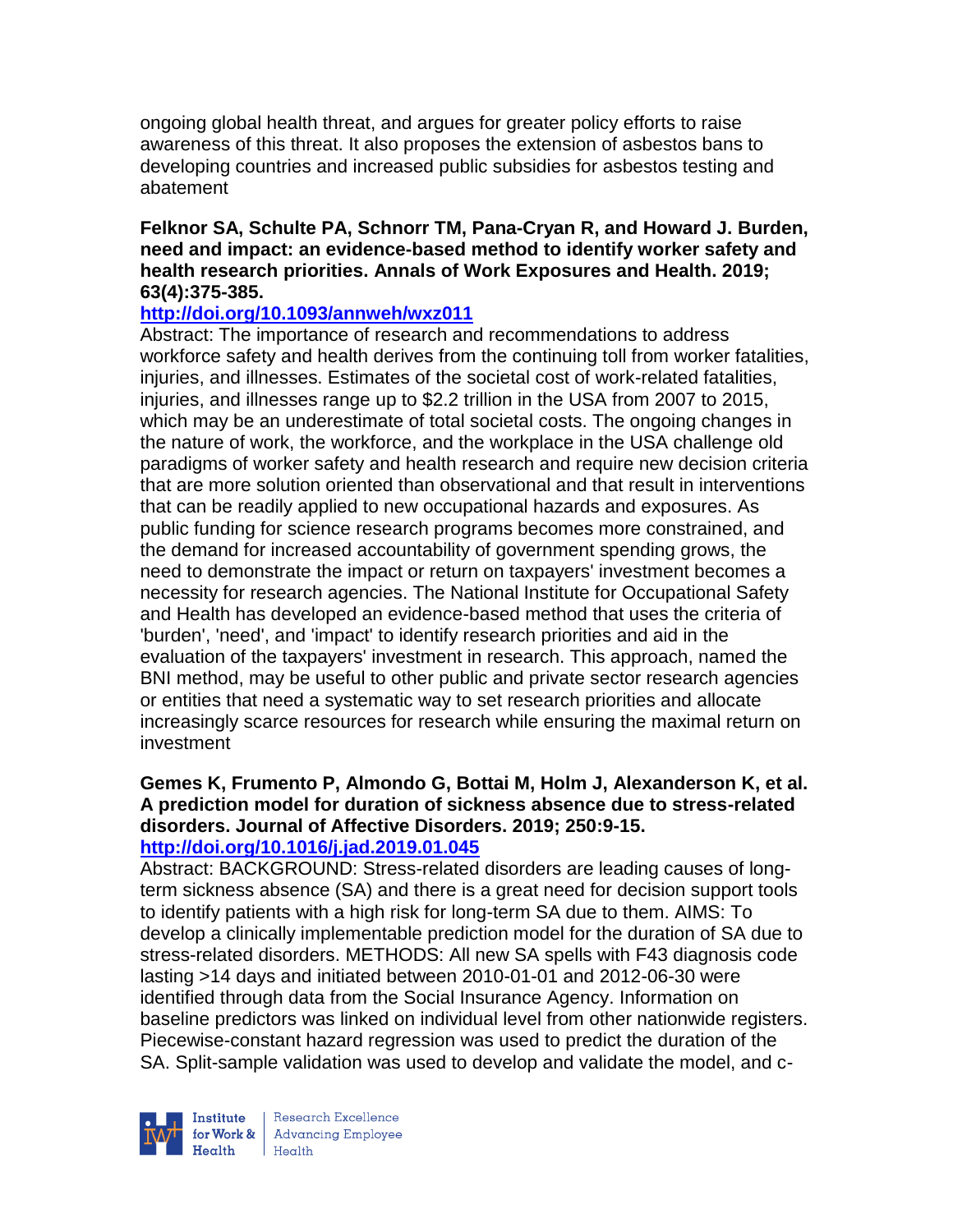statistics and calibration plots to evaluate it. RESULTS: Overall 83,443 SA spells, belonging to 77,173 individuals were identified. The median SA duration was 55 days (10% were >365 days). Age, sex, geographical region, employment status, educational level, extent of SA at start and SA days, outpatient healthcare visits, and multi-morbidity in the preceding 365 days were selected to the final model. The model was well calibrated. The overall c-statistics was 0.54 (95% confidence intervals: 0.53-0.54) and 0.70 (95% confidence intervals: 0.69-0.71) for predicting SA spells >365 days. LIMITATIONS: The heterogeneity of the F43-diagnosis and the exclusive use of register-based predictors limited our possibility to increase the discriminatory accuracy of the prediction. CONCLUSION: The final model could be implementable in clinical settings to predict duration of SA due to stressrelated disorders and could satisfyingly discriminate long-term SA

### **Hammerich A, Whitman J, Mintken P, Denninger T, Akuthota V, Sawyer EE, et al. Effectiveness of physical therapy combined with epidural steroid injection for individuals with lumbar spinal stenosis: a randomized parallelgroup trial. Archives of Physical Medicine and Rehabilitation. 2019; 100(5):797-810.**

## **<http://doi.org/10.1016/j.apmr.2018.12.035>**

Abstract: OBJECTIVE: To examine the effectiveness of epidural steroid injection (ESI) and back education with and without physical therapy (PT) in individuals with lumbar spinal stenosis (LSS). DESIGN: Randomized clinical trial. SETTING: Orthopedic spine clinics. PARTICIPANTS: A total of 390 individuals were screened with 60 eligible and randomly selected to receive ESI and education with or without PT (N=54). INTERVENTIONS: A total of 54 individuals received 1-3 injections and education in a 10-week intervention period, with 31 receiving injections and education only (ESI) and 23 additionally receiving 8-10 sessions of multimodal PT (ESI+PT). MAIN OUTCOME MEASURES: Disability, pain, quality of life, and global rating of change were collected at 10 weeks, 6 months, and 1 year and analyzed using linear mixed model analysis. RESULTS: No significant difference was found between ESI and ESI+PT in the Oswestry Disability Index at any time point, although the sample had significant improvements at 10 weeks (P<.001; 95% confidence interval [CI], -18.01 to -5.51) and 1 year (P=.01; 95% CI, -14.57 to -2.03) above minimal clinically important difference. Significant differences in the RAND 36-Item Short Form Health Survey 1.0 were found for ESI+PT at 10 weeks with higher emotional role function (P=.03; 95% CI, -49.05 to  $-8.01$ ), emotional well-being (P=.02; 95% CI,  $-19.52$  to  $-2.99$ ), and general health perception (P=.05; 95% CI, -17.20 to -.78). CONCLUSIONS: Epidural steroid injection plus PT was not superior to ESI alone for reducing disability in individuals with LSS. Significant benefit was found for the addition of PT related to quality of life factors of emotional function, emotional well-being, and perception of general health

## **Ishimoto Y, Cooper C, Ntani G, Yamada H, Hashizume H, Nagata K, et al. Factory and construction work is associated with an increased risk of**



Research Excellence **Advancing Employee**  $H_{\text{each}}$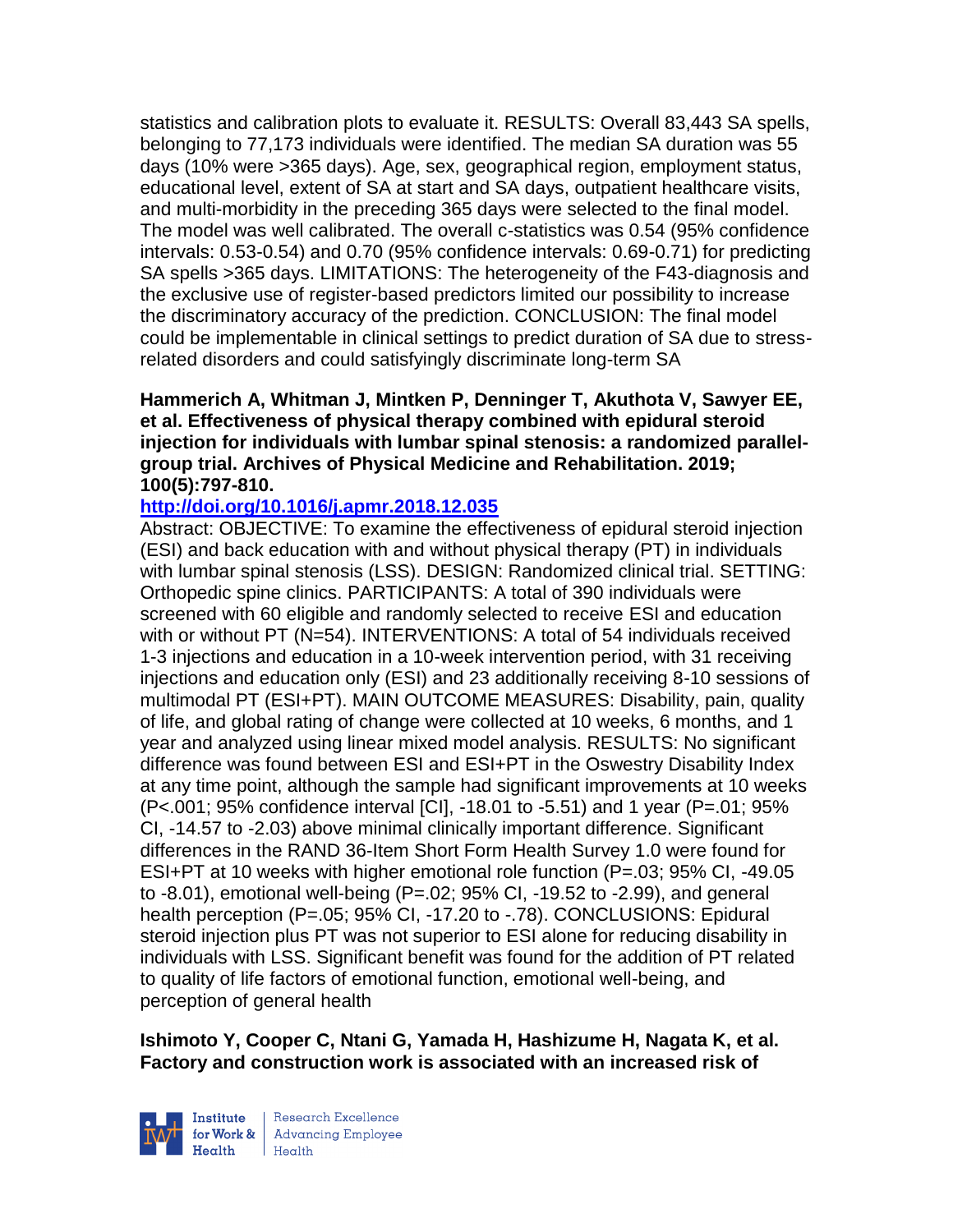#### **severe lumbar spinal stenosis on MRI: A case control analysis within the wakayama spine study. American Journal of Industrial Medicine. 2019; 62(5):430-438.**

# **<http://doi.org/10.1002/ajim.22957>**

Abstract: BACKGROUND: To explore the association of MRI-diagnosed severe lumbar spinal stenosis with occupation. METHODS: Occupational data were collected by questionnaire and all participants underwent spine MRI scans using the same protocol. Central lumbar spinal stenosis (LSS) was graded qualitatively. Those with severe LSS (>two-thirds narrowing) were compared with the controls with lesser degrees of stenosis or no stenosis. RESULTS: Data were available for 722 subjects, mean age 70.1 years. 239 (33%) cases with severe LSS were identified. Factory/construction workers had an almost four-fold increased risk of severe LSS after adjustment for age, sex, smoking, and walking speed amongst those aged <75 years (OR 3.97, 95%CI 1.46-10.85). Severe LSS was also associated with squatting  $\frac{1}{10}$  h/day (OR 1.76, 95%Cl 1.01-3.07) but this association became non-significant after adjustment. CONCLUSION: Further research is needed but this study adds more evidence that occupational factors are associated with an increased risk and/or severity of degenerative disease of the lumbar spine

## **Keifer M, Sammen J, Hoare L, and Harrington M. At work in the woods: occupational hazards of harvesting non-timber forest products in the Pacific Northwest. Journal of Agromedicine. 2019; 24(2):125-128. <http://doi.org/10.1080/1059924X.2019.1578140>**

Abstract: Harvesting timber for lumber produces is among the most dangerous occupations in the United States. While not exhaustive, the literature on these dangers is substantial. However, several other smaller harvesting forest based industries put workers at risk in unique ways. Relatively little research has been published on these activities, but preliminary exploratory research, summarized here, suggests that besides the risks inherent in being in the forest, workers face some unique workplace risks, the frequency and consequences of which are augmented by the social determinants that characterize the workforce. This paper provides a brief overview of the workplace safety risks to forest green and mushroom harvesters and cedar block cutters in the Northwest. We also point out the social characteristics of these workforces that potentially aggravate these risks and the health impacts therefrom

## **Moeini B, Ezati E, Barati M, Rezapur-Shahkolai F, Mohammad Gholi MN, and Afshari M. Skin cancer preventive behaviors in Iranian farmers: applying protection motivation theory. Workplace Health & Safety. 2019; 67(5):231-240.**

# **<http://doi.org/10.1177/2165079918796850>**

Abstract: Farmers are among the most common work groups at risk of skin cancer. The protection motivation theory has been widely accepted as a framework for predicting health related behaviors. This study was conducted to



Research Excellence for Work & Advancing Employee<br>Health Health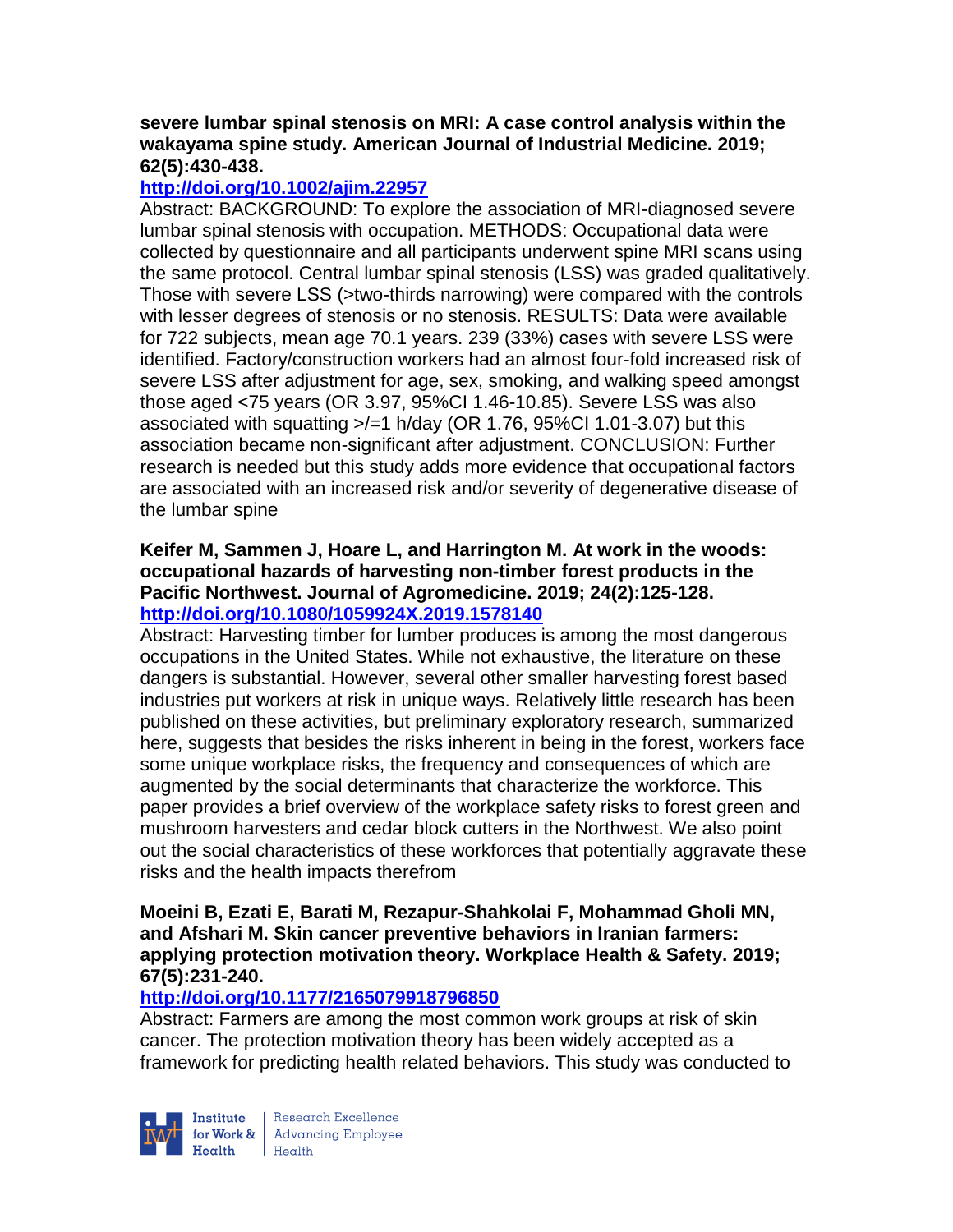determine the role of factors preventing skin cancer among farmers in Eslamabad-e Gharb district, Iran, using the protection motivation theory. In this descriptive study, 280 farmers living in this district were studied from May to June 2017. Using cluster random sampling methods, health houses where farmers received health care were selected. Each farmer within the selected health house was then enrolled into the study using simple random sampling. Data were collected by interview using an author-developed questionnaire. The questionnaire ascertained demographic information and constructs of the protection motivation theory. Almost half of the farmers had a history of sunburn (56.4%). With regard to prevention, a small proportion reported using sunscreen (8.6%), hats (3.2%), gloves 3.9%, sunglasses 4.6%, and protective clothing 15.4%. The results of regression analyses showed that with one unit of increase in the scores of self-efficacy to adopt prevention behavior and perceived protection motivation resulted in an increase in the mean score of the "protective" behavior by 0.26 and 0.20, respectively. Working conditions among farmers place them at great risk and skin cancer prevention is essential. Intervention and prevention programs should fully identify the determinants of skin cancer prevention in farmers; in addition, the identified effective factors must be taken into account when designing and implementing appropriate interventions

## **Ojala S and Pyoria P. Precarious work and the risk of receiving a disability pension. Scandinavian Journal of Public Health. 2019; 47(3):293-300. <http://doi.org/10.1177/1403494818804106>**

Abstract: AIMS: Precarious employment is an emerging determinant of occupational health, but its association with work-related disability remains little understood. We operationalised precarious work as a multidimensional construct and examined how the accumulation of precarious job features predicts the incidence of receiving a disability pension (DP). METHODS: The study comprised 13,228 employees aged 20-54 who had been interviewed for the Finnish Quality of Work Life Surveys in 1984, 1990, 1997, or 2003. We measured precarious work with five variables that reflect both subjective and objective job insecurity: the threat of dismissal/unemployment; poor employability; low earnings; previous unemployment; and temporary contract. An eight-year followup was merged with the pooled cross-sectional data, and Cox proportional hazard ratios (HR) for receiving a DP were compared between the insecurity measures, controlling for sociodemographic covariates, job characteristics and health at the baseline with a step-wise procedure. RESULTS: Precarious employees had an elevated risk of receiving a DP (all covariates adjusted for). The risk of receiving a DP was associated with subjective job insecurity, with the strongest indicator being poor employability. The association between the threat of unemployment and receiving a DP was weak before controlling for health. Among objective insecurity measures, low earnings and earlier unemployment were weakly connected to receiving a DP before controlling for sociodemographic covariates, job characteristics and health. CONCLUSIONS: We recommend the evaluation of several precarious job features in future



Research Excellence for Work & | Advancing Employee  $H_{\text{eath}}$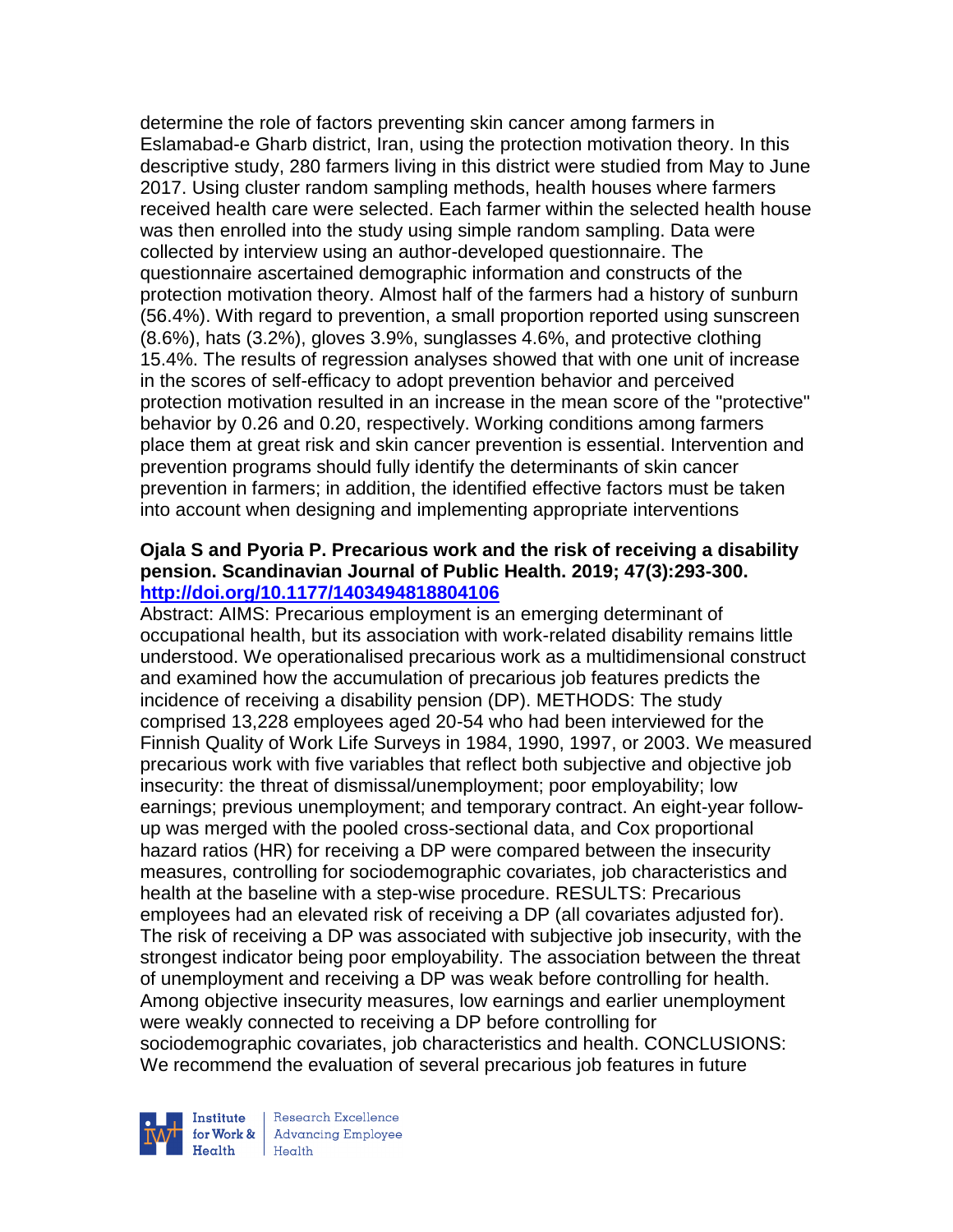studies. The risk of receiving a DP could potentially be offset by improving individuals' employability

## **Tang N, Hu H, Xu F, and Zhu F. Personalized safety instruction system for construction site based on internet technology. Safety Science. 2019; 116(161-169.**

# **<http://doi.org/10.1016/j.ssci.2019.03.001>**

Abstract: Safety instruction, as a critical part of safety management, plays an important role on construction sites. Unified safety training and irregular inspection are the main safety instructions methods. Considering the complex construction site and low management density, safety instructions received by workers are usually not timely and precise. To improve this situation, this paper established a real-time personalized safety instruction method which considers the different characteristics of workers and complex construction environment. A user-oriented PSIM system is developed in this paper based on GPS and cloud computing. This system could facilitate the collection of the main hazards, safety instructions to these hazards, and project information using questionnaire investigation and paper document. The collected information is classified by 5W1H method and transferred to particular workers according to their different characters, including locations, duties and working time. A case study is presented, which highlight its method for recording data, processing data, and sending personalized safety instruction, in a high-speed railway project. The results demonstrate that important construction information related to both safety and activity in field operations can be automatically processed and visualized in real-time, thus offering benefits to reducing hazards, improving safety awareness of workers, and creating a safer environment for workers effectively at a reasonable cost. Copyright © 2019 Elsevier Ltd

# **Tondre S and Deshmukh T. Guidelines to sewing machine workstation design for improving working posture of sewing operator. International Journal of Industrial Ergonomics. 2019; 71(37-46.**

## <http://doi.org/10.1016/j.ergon.2019.02.002>

Abstract: Sewing machine operators suffer from musculoskeletal problems imposed due to constrained restricted body postures. This study was conducted to investigate the effects of three design parameters (fore/aft sewing distance, sewing desk inclination and sewing desk height) of sewing workstation on postural variables and subjective experience and to develop guidelines for sewing workstation design. At a prototype of adjustable sewing workstation, ten professional sewing machine operators performed sewing task in nine different workstation arrangements. Sewing machine operators working posture and perceptions were recorded. It was shown that trunk, neck and arm postures were influenced by fore/aft sewing distance, sewing desk inclination and sewing desk height. The determinant factor for sewing machine operators' perception on the trunk and neck found to be fore/aft sewing distance, sewing desk inclination. The sewing desk height influences the arm posture significantly. Based on the results,



Research Excellence for Work & | Advancing Employee  $H_{\text{eath}}$